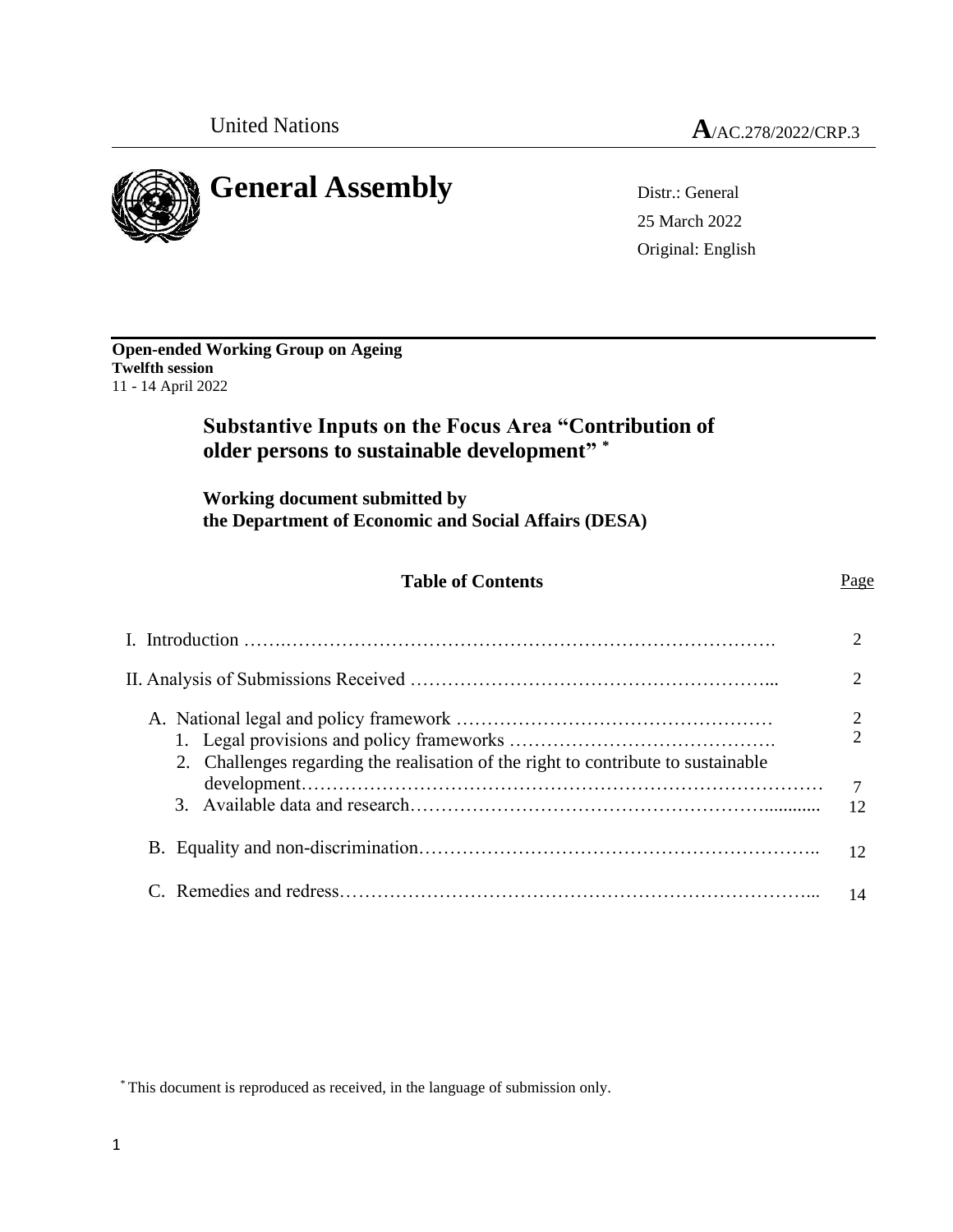# **I. Introduction**

- 1. The open-ended working group on ageing, established by the General Assembly in its resolution 65/182 with the purpose of strengthening the protection for the human rights of older persons, will hold its twelfth session at the United Nations Headquarters from 11 to 14 April 2022. The substantive discussions will focus on two areas: contribution of older persons to sustainable development, and economic security. To that end, the Bureau called for substantive inputs from Member States, national human rights institutions, non-governmental organizations and United Nations system agencies and bodies, following questionnaires prepared by the Secretariat on the two focus areas.
- 2. During the twelfth session, the open-ended working group on ageing will consider and discuss the contributions received, based on the working documents prepared by the Secretariat. The present document contains the analytical summary of contributions on the focus area: contribution of older persons to sustainable development.

# **II. Analysis of Submissions Received**

# **A. National legal and policy framework**

# **1. Legal provisions and policy frameworks**

- 3. The legal and policy frameworks that recognise older person's right to participate in and contribute to sustainable development are multiple and diverse, according to submissions. Respondents situate these rights within national as well as regional and international frameworks and show how this right is enabled by other rights, such as those related to non-discrimination, the right to information, association and education, among others.
- 4. National Constitutions are identified in many countries, such as in Armenia, Cyprus, Czech Republic, Dominican Republic, El Salvador, Mauritius, Mexico, Nigeria, Serbia, Slovakia, Slovenia, Turkey, and National Human Rights Institutions from Finland, Georgia, Guatemala, Nepal, Russia, Philippines and Timor-East, as the overarching legal framework that guarantees human rights and freedoms for their citizens. Specific rights are highlighted in the context of the focus area under consideration, including but not limited to, the right to equality and nondiscrimination, the right to personal liberty, the right to freedom of expression, information, communication and access to information, the right to gather and associate, the right to active participation in the community and the right to public initiative. In Canada, the Canadian Charter of Rights and Freedoms is the framework that protects to right to freedom of opinion and expression, the rights of peaceful assembly and of association and the right to equality before and under the law.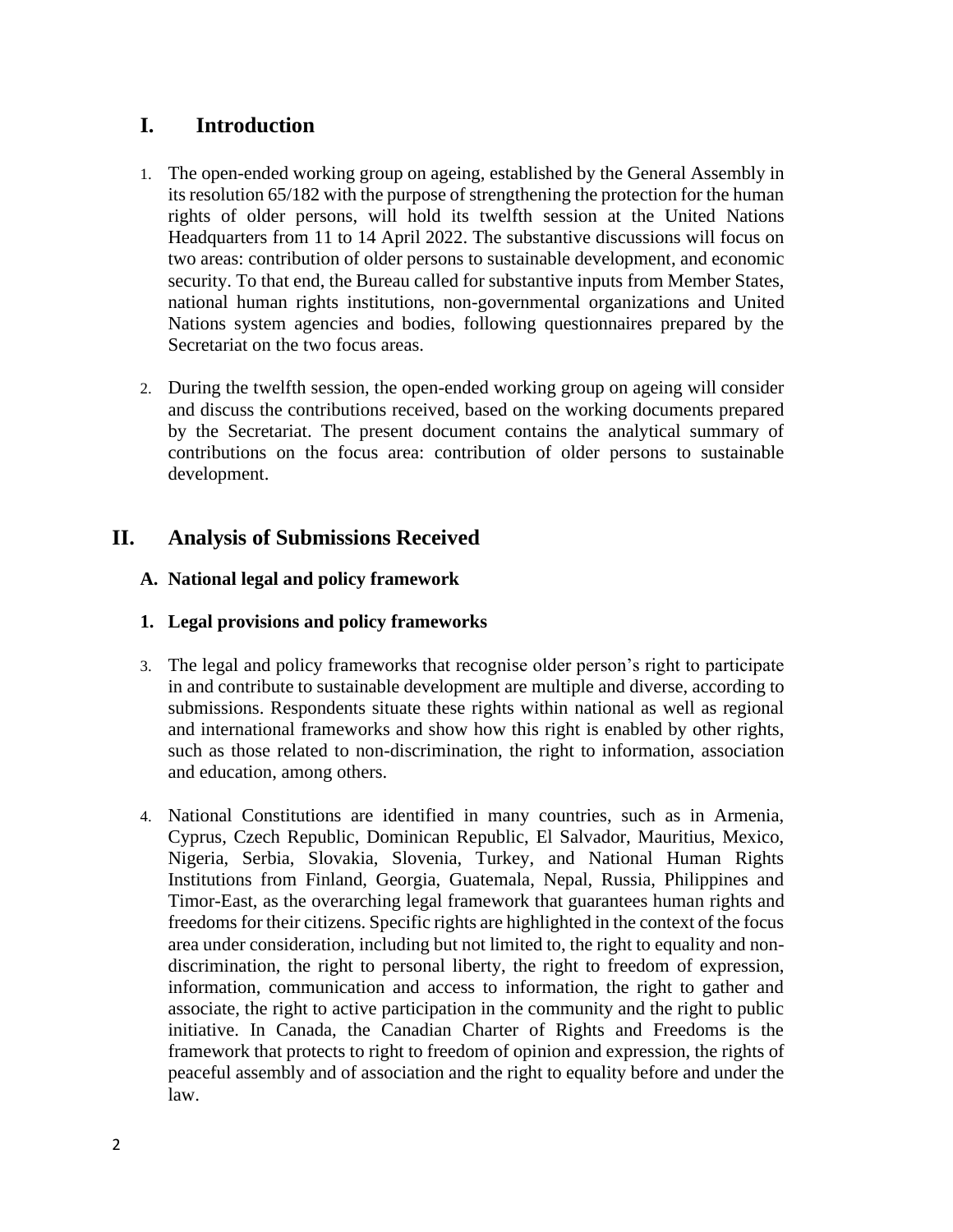- 5. In some instances, submissions point to the explicit mention of older persons and their protections in national Constitutions as relevant in recognising the right of older persons to participate in and contribute to sustainable development, including Brazil, Cameroon, Colombia, Kenya, the National Human Rights Institution of Rwanda and civil society from India, Germany, Japan and Uganda.
- 6. Countries with laws and policies on ageing and older persons identify them as key in promoting and protecting the human rights of older persons, including that of participation, such as noted by submissions from Angola, Belarus, Brazil, Cambodia, Chile, Colombia, Cuba, Dominican Republic, El Salvador, Kenya, Mauritius, Nigeria, Poland, Russia, Rwanda, Slovakia and the Human Rights Institutions from Guatemala and Philippines. For instance, Mexico states that one of the main principles of the law protecting the rights of older persons in the country is the principle of participation, which implies their inclusion in every aspect of public life as well as their opinions and intervention upon the areas of their interest. In Italy, despite the absence of a national reference framework on older persons, laws on active ageing that aim to mainstream the contribution of older persons in development and community life, exist in many regions. In its submission, Malta highlights the active involvement of older adults in developing policies, including for the current national political strategy for active ageing. As noted by several submissions from National Human Rights Institutions and civil society, the existence of legal or policy frameworks specific to older persons does not always translate into actual protection of their rights, including those under discussion, due to a lack of implementation or lack of financial support.
- 7. Anti-discrimination provisions and measures play an important role in the protection of the right to participate and contribute to sustainable development of older persons, according to several inputs. In addition to anti-discrimination clauses within national constitutions and policy frameworks on ageing, some countries identify specific legislation and institutions focused on the fight against discrimination as crucial. Some of these include the Commissioner for Protection of Equality in Serbia, the Protection Against Discrimination Act is Slovenia, the Age Discrimination Act in Australia, and the Equality Ombudsman in Sweden.
- 8. The multiple factors and determinants to the realisation of the right to participate in and contribute to sustainable development is reflected in the additional diverse policy and legal tools identified in the submission as enabling or promoting such right at the national level. Employment and labour legislation was brought up by Mauritius, while Armenia and Australia stressed provisions protecting employees against discrimination in the workplace, including in relation to age. Several countries, such as Angola, Brazil, Cameroon, Kenya, Nigeria and the National Human Rights Institutions from Nepal and Rwanda pointed to social security acts and other measures in the context of social protection. The International Labour Organization (ILO) notes that in many countries where legal provisions on the right to participate do not exist, there are generally legal provisions for older persons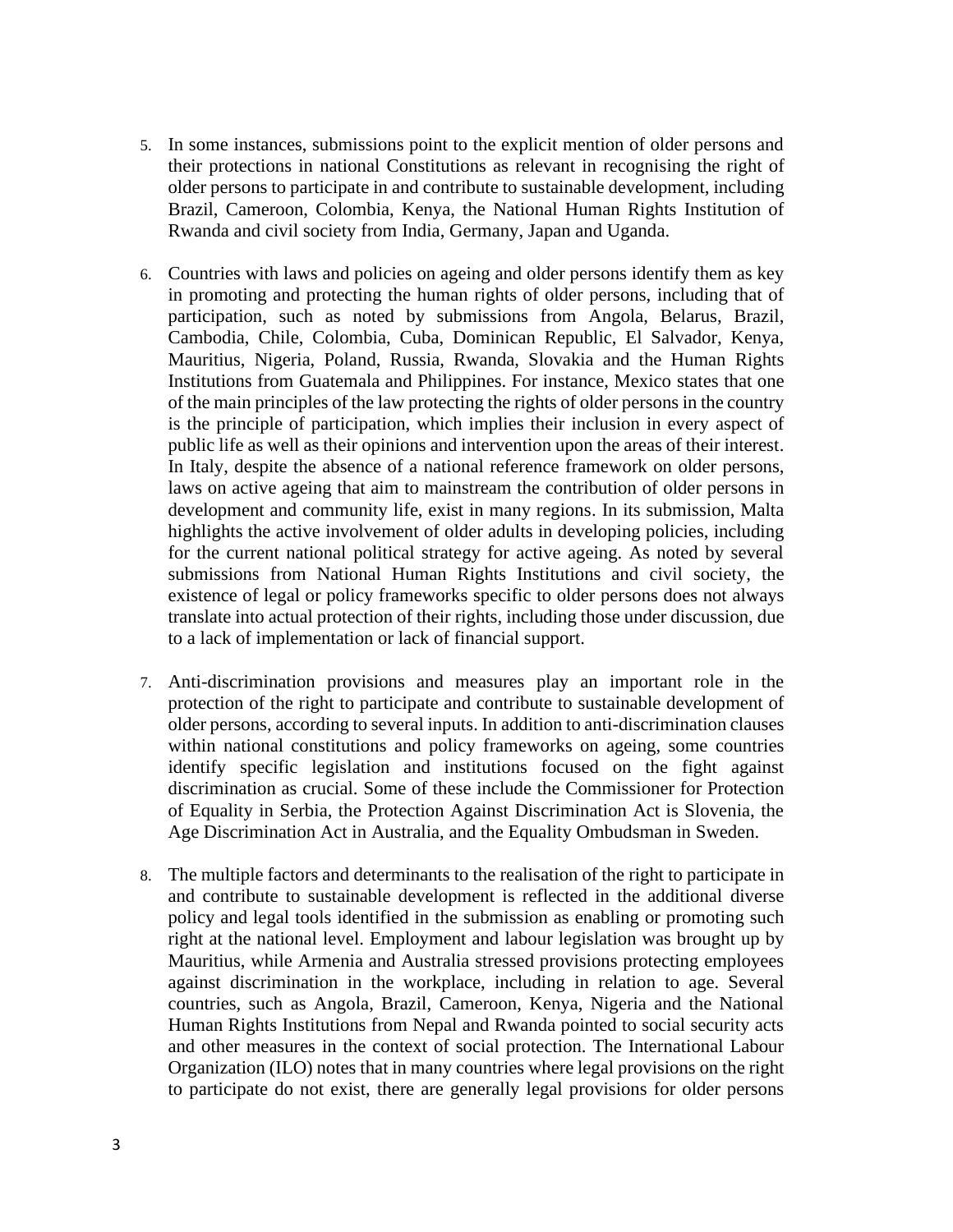who participate in labour markets. Since work is one of the main contributions of older workers to sustainable development, the provision of decent work for older persons is linked to their ability to participate in and contribute to sustainable development.

- 9. Other additional regulations and Governmental institutions that were identified in submissions as enabling the right to participation included those focused on collaboration with civil society, as noted by the Dominican Republic and Slovakia, or the "Access to information" act and "Privacy" act as highlighted by Canada. Angola identified a strategy for persons with disabilities as relevant to the right of older persons to participate in and contribute to sustainable development. Kenya, Mauritius and Serbia recognise the measures related to gender based and domestic violence as relevant. In the context of healthy ageing, health legislation and policies were brought up by Austria, Belarus, Kenya, Mauritius and Nigeria.
- 10. Mechanisms for the implementation of human rights at the national level were noted by several submissions. For example, in Serbia, the Government formed a Council in 2014 for monitoring the implementation of UN Human Rights Mechanisms, in charge of reviewing and monitoring the implementation of the recommendations of United Nations human rights treaty bodies and recommendations received under the Universal Period Review. In Australia, the Human Rights Act of 2011 allows for the compatibility of all new legislation with the rights and freedoms recognised in the seven-core international human rights treaties that the country has ratified.
- 11. Several inputs made reference to international human rights and development frameworks as relevant in the recognition of older persons' right to participate in and contribute to sustainable development. These include the United Nations Charter (El Salvador), the Universal Declaration of Human Rights (Angola, Belarus, El Salvador), the International Covenant on Civil and Policy Rights (Angola, Belarus, El Salvador and Germany), the Convention on all the Elimination of All Forms of Discrimination against Women (Germany), the Convention on the Rights of Persons with Disabilities (Germany) and the Declaration on the Right to Development (National Human Rights Institution of El Salvador).
- 12. In terms of international and intergovernmental development frameworks, two were highlighted in the context of the right to participate in and contribute to sustainable development for older persons. The relevance of the Madrid Plan of Action on Ageing was noted by Austria, Belarus, El Salvador and France. Several submissions referenced institutions and policies established at the national level with the goal of aligning national policies to international frameworks on sustainable development. These include national development plans in the Dominican Republic, Germany, Kenya, Nigeria, Slovenia, Turkey, and civil society in Uganda, and National Councils or Commissions on Sustainable Development, identified by the National Human Rights Institutions of Croatia and Finland. For instance, in 2015, the Republic of Serbia established a ministerial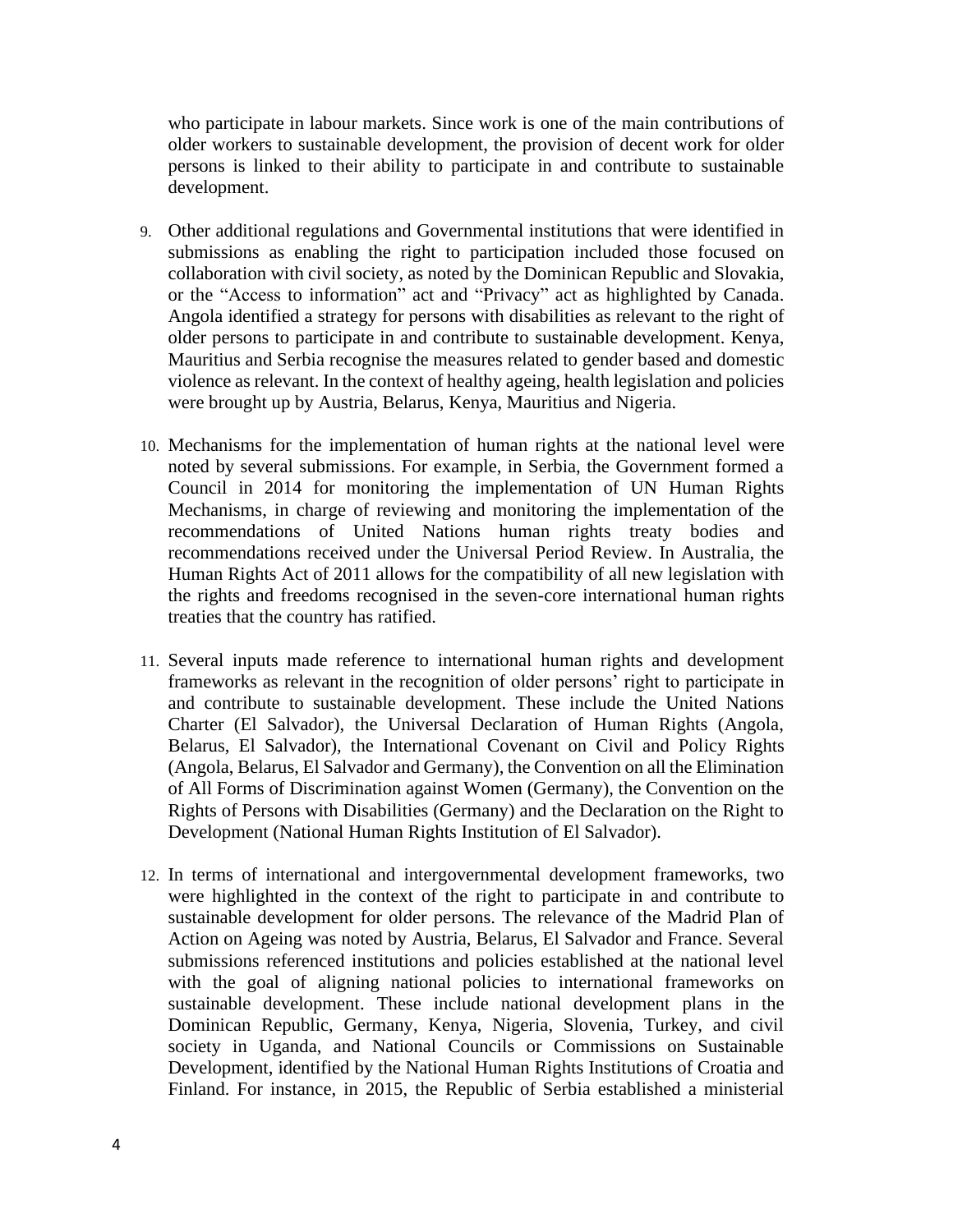working group for the implementation of the 2030 Agenda for Sustainable Development. In 2021 Canada launched "Moving Forward Together: Canada's 2030 Agenda National Strategy" that focuses on inclusive and collaborative partnerships, including to address challenges faced by marginalised groups and those living in vulnerable situations, such as older persons. The relevance of submissions to the voluntary national reviews to the High-Level Political Forum on the implementation of the Sustainable Development Goals (SDGs) were brought up by Cuba and Malta.

- 13. Submissions stressed the importance of regional frameworks and legal provisions in the protection and implementation of this right as well. Countries in the Latin American region identified the Interamerican Convention on the Protection of Human Rights of Older Persons (Argentina, El Salvador). In the European context, Belarus and the Economic Commission for Europe brought up the Lisbon Ministerial Declaration "A sustainable society for all ages, realising the potential of living longer". France, Germany, Serbia and civil society from the European region also noted the importance of regulation from the European Union, as well as the role played by the United Nations Economic Commission of Europe Regional Civil Society Engagement Mechanisms aimed to enable stronger constituency coordination and ensure that voices are heard in all stages of follow up and review of the Sustainable Development Goals (SDGs) implementation. Angola and the National Human Rights Institution in Rwanda highlighted the African Charter on Human and Peoples Rights, while Angola and Kenya mentioned in particular its Older Persons Protocol.
- 14. Several inputs provided examples on how legal provisions and policy frameworks recognise the right of older persons to participate in and contribute to sustainable development. In Mauritius, "The Protection of Elderly Persons Act" puts in place a legal and administrative framework to ensure that greater protection and assistance are available to older persons, with a section providing for the establishment of an "Elderly Watch" in every region. In Cuba, civil society organizations, including the Catedra del Adulto Mayor (Chair of Older Persons) systematically carry out awareness-raising activities on sustainable development. In Austria, a "Federal Senior Citizens' Advisory Board" was set by the Government, promoting the established, continuing dialogue between political decision-makers and representatives of senior citizen's organizations on seniorspecific issues. In addition, there are senior citizens' advisory councils in all federal states of Austria and in numerous municipals. Cambodia notes that the efficient implementation of the National Ageing Policy is achieved with the direct involvement of older persons through their associations in the country.
- 15. Other examples of the importance of measures taken by governments to promote the participation of older persons in sustainable development include that of Argentina, where institutions such as the National Social Security Administration has among its priorities the institutionalisation of concrete forms of participation and consultations of their beneficiaries through representatives. In Belarus, 140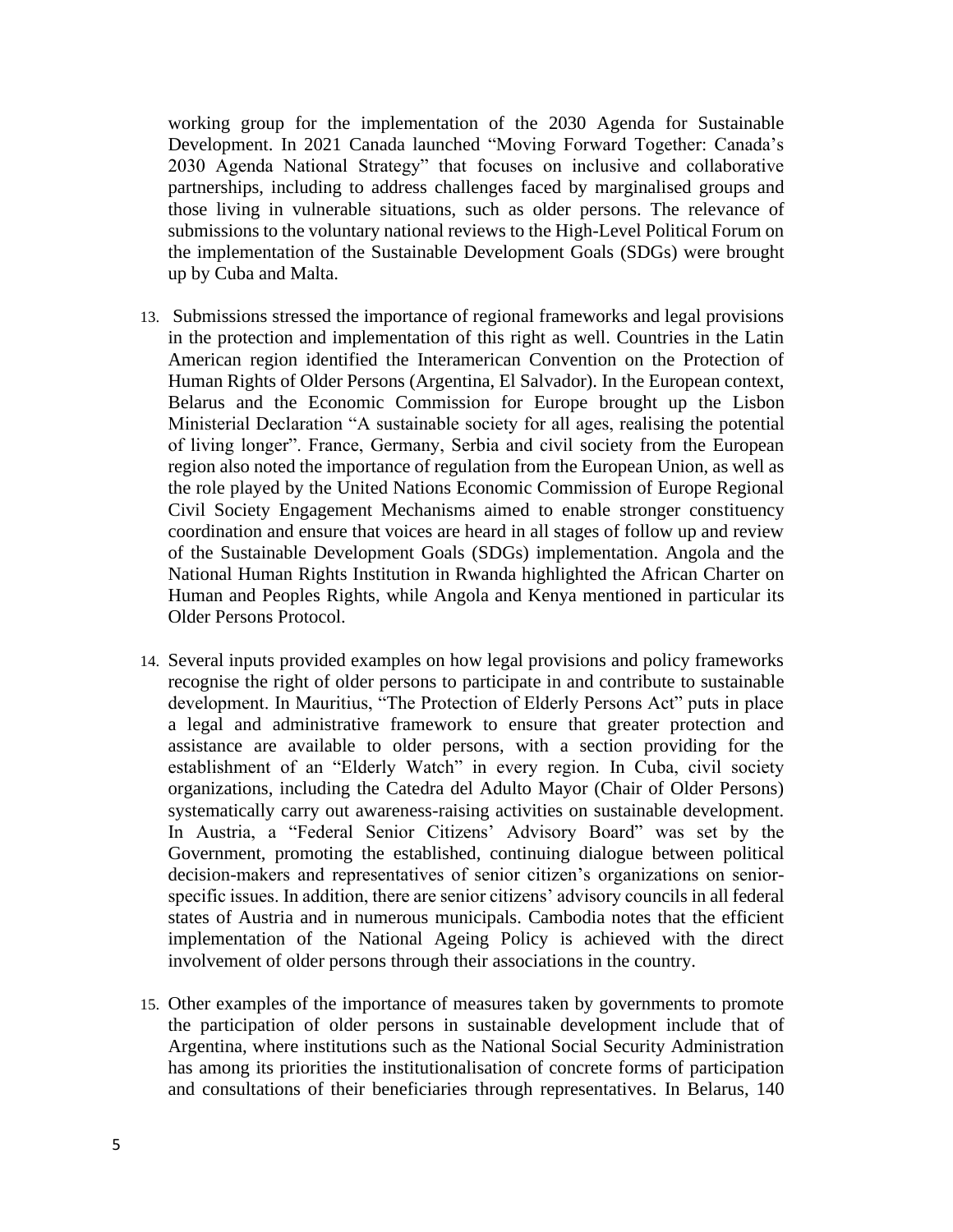councils of senior citizens have been created under local authorities in order to involve senior citizens in decision-making processes in all regions. In launching the pact for the implementation of the rights of older persons, Brazil strengthened municipal councils for the rights of older persons charged with promoting the human rights of this age group, by creating new councils and providing training to their councillors. In Slovenia, a Council for Active Ageing and International Cooperation was established for the implementation of its Active Ageing Strategy which counts with the participation of the largest pensioners' organization in the country. Pensioners' organizations as well as civil society representing and working with older persons in Serbia are represented in the "Council for Old Age and Ageing Affairs" and the "Council for improving International Cooperation and Solidarity", which provides them with an advisory role in shaping and implementing public policies.

- 16. In El Salvador, relevant governmental institutions carry out stakeholder discussion forums linked to older persons, with representation from civil society. In the same country, the National Human Rights Institution reports that older persons actively participated in the definition of the public policy related to older persons. In Germany, the Federal Ministry for Family Affairs, Senior Citizens, Women and Youth, is engaged with federal states, national associations of local authorities, civil society and the research community regarding the potential establishment of integrated social space planning. The ministry works closely with the German National Association of Senior Citizens' organizations, which represents the interest of older generations in the country, especially with a view to sustainable policy development. Italy provides an example of a public consultation in the context of a project named "Multi-level Participatory National Coordination of Policies on Active Ageing 2019-2022" that aims to offer tools to policymakers for policy adjustments given the demographic reality of ageing in the country. As long ago as 1991 the Government of Sweden established a national pensioner committee that consists of six pensioner organizations that meet the responsible minister four times per year. As of 2021, almost 250 municipalities in Sweden had some form of council for older people and/or pensioners, or a welfare service council that included older people and their issues.
- 17. Volunteerism was identified by several submissions as a key aspect on how older people exercise their right to participate. As noted by civil society, volunteering keeps older people connected to their local community as well as aiding the sustainable development of their community and/or country. In Austria, where voluntary work is very common, volunteering has been proven to contribute to social participation. In the country, the highest participation rate (57 per cent) in voluntary commitment is in the 60 to 69 age group. Turkey notes that the number of civil society organizations representing older persons has increased in the country in recent years, which contributes to the interest and awareness of the society about ageing issues. Civil society from Denmark, Japan, Mauritius and Russia stressed the important role that non-governmental organizations play in promoting the rights of older persons in their countries and their participation.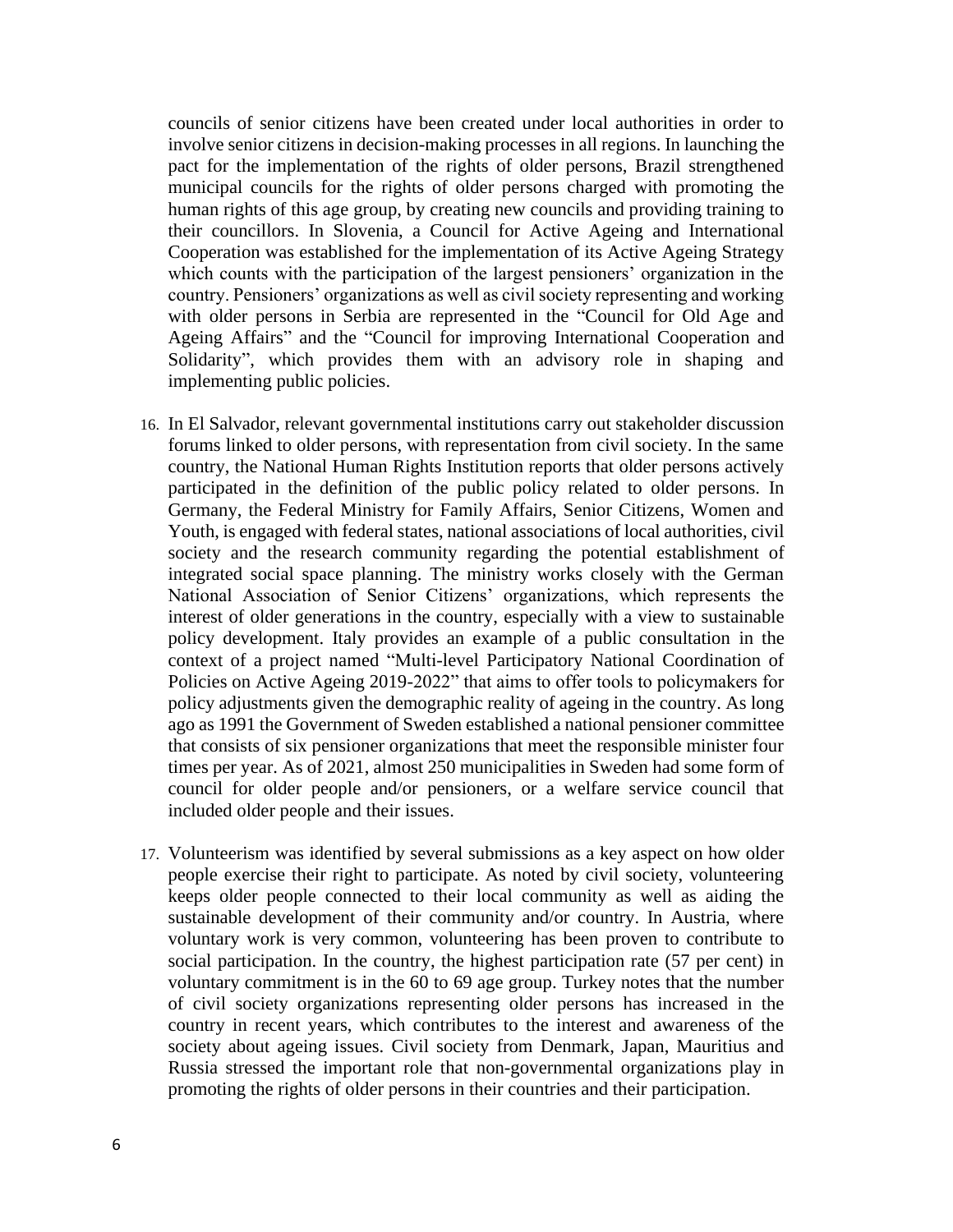18. In their submissions, some countries also touched upon the need to build capacities among older persons to enable their more active contributions to sustainable development. As noted by Germany, social participation and contributions to sustainable development are increasingly shaped by the digitalization of all spheres of life. The government, in collaboration with civil society, launched in 2021 the "Digital Pact for Old Age", designed as a long-term initiative with the goal of promoting a wide range of measures to strengthen digital participation in a cooperative and cross-sectoral manner. Austria also highlights its ongoing efforts and measures to improve digital media literacy among older people.

# **2. Challenges regarding the realisation of the right to contribute to sustainable development**

19. Improved longevity provides persons with the opportunity to participate in society and engage in their communities for longer. Yet, older persons face unique challenges in realising their right to contribute to sustainable development, both at the national and international levels. Inputs from all stakeholders have identified multiple challenges facing older persons in that regard, including ageism, poverty, non-communicable diseases and the COVID-19 pandemic, harmful sociocultural practices and elder abuse, neglect, isolation and loneliness, lack of participation, property disputes and disinheritance, intergenerational gaps, unemployment, insecurity and fraud, systemic discrimination and exclusion, low literacy levels, lack of accessibility to digital technologies, mental health and wellbeing, lack of accessibility to social amenities and infrastructure, the burden of care as care providers, acquired disability, natural disasters, shocks and emergencies, as well as the difficulty in mobilising and organising groups and institutions capable of articulating concrete actions to promote public images of older persons that recognises their authority, productivity and other important contributions to sustainable development, both nationally and internationally.

# *The digital divide*

20. Submissions from Austria, Canada and Serbia highlighted that despite recent progress in promoting the digital inclusion of older persons, their participation is still lower compared to that of other age groups, especially among persons over 75 years of age. The digital divide results in the power of technological and informational innovations distributed unevenly in society, with certain groups at an advantage while others are at a disadvantage, based on various factors such as geography, economic status, ethnicity and age, among others. For older persons, being left behind in the digital domain is a real and present risk. The increasing speed at which new technologies are being developed and implemented exacerbates current disadvantages. In this domain, ageism against older persons is compounded by the lack of representation of older persons in the technology industry. This means that the needs, ideas and perspectives of older persons are not included in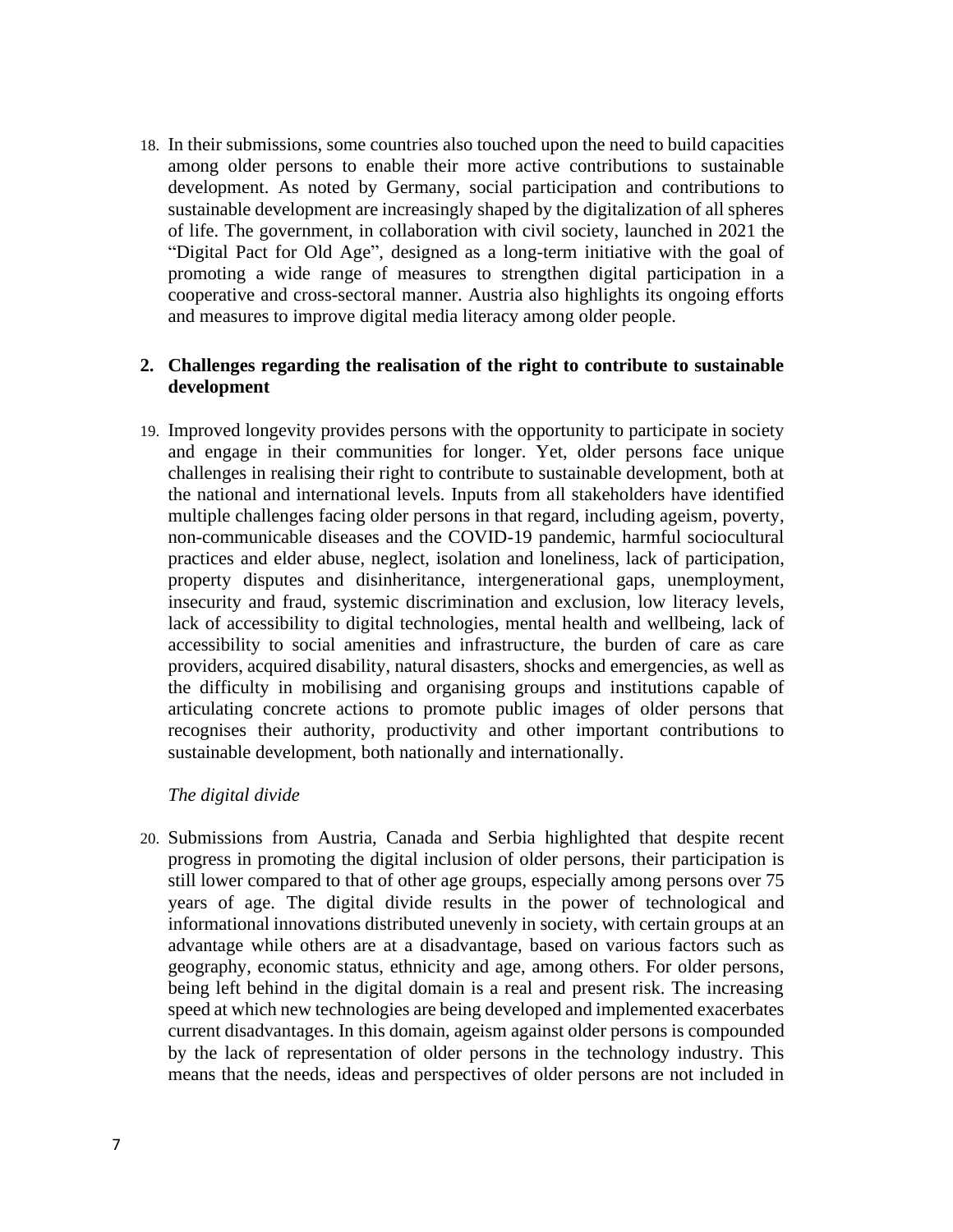the process of designing hardware and software, which in turn creates biases in new designs.

### *Ageism*

- 21. Submissions from Member States including Brazil, Colombia, Dominican Republic, El Salvador and Mexico highlighted ageism against older persons as a challenge to the realisation of their right to participate in and contribute to sustainable development. In order to eliminate all forms of discrimination against older persons, it is necessary to raise awareness among all sectors of private and public institutions, at the national and international levels. Often, institutional ageism is not recognised because the rules, norms and practices of the institutions are long-standing, have become ritualised and are seen as normal. While not always intentional, institutional ageism against older persons can legitimise their exclusion based on age and age-associated assumptions.
- 22. Brazil, Cameroon and Mexico noted that negative and misleading stereotypes about older persons may result in lower expectations about their abilities as compared to other age groups. Instead of being portrayed in ways that reflect their contributions, strengths and resourcefulness, older persons are viewed as unproductive and vulnerable. In some cases, they are considered as followers of witchcraft or wizards. Some reported experiences of interpersonal intergenerational relations point towards an increased disrespect of older persons in public places. Prejudice becomes discrimination when it impacts actions, practices or policies that are applied to older people on account of their perceived or real age and that imposes some form of disadvantage that does not allow older persons to reach their full potential. For instance, Brazil noted that in the context of public debates around environmental awareness, older persons were overlooked in the discussions and analysis since they are often not seen as autonomous human beings, endowed with rights and duties.
- 23. Respondents from Brazil and the Dominican Republic noted that while many federal and local Governments in their respective countries have programmes for the inclusion of older persons in the labour sphere, where employers have a preconceived notion that this age group is old-fashioned and out of touch with new ways and technology, the exclusion of older persons remains latent. On the other hand, the submission from Belarus stated that ageism is not widespread in the country. According to the results of a 2019 study entitled "Needs, interests and quality of life of the population of Belarus aged 55 years and older," 72.3 per cent of people over the age of 55 were convinced that the rights of citizens of this age group in Belarus are fully or more likely to be respected.

*Inadequate care and support services for older persons*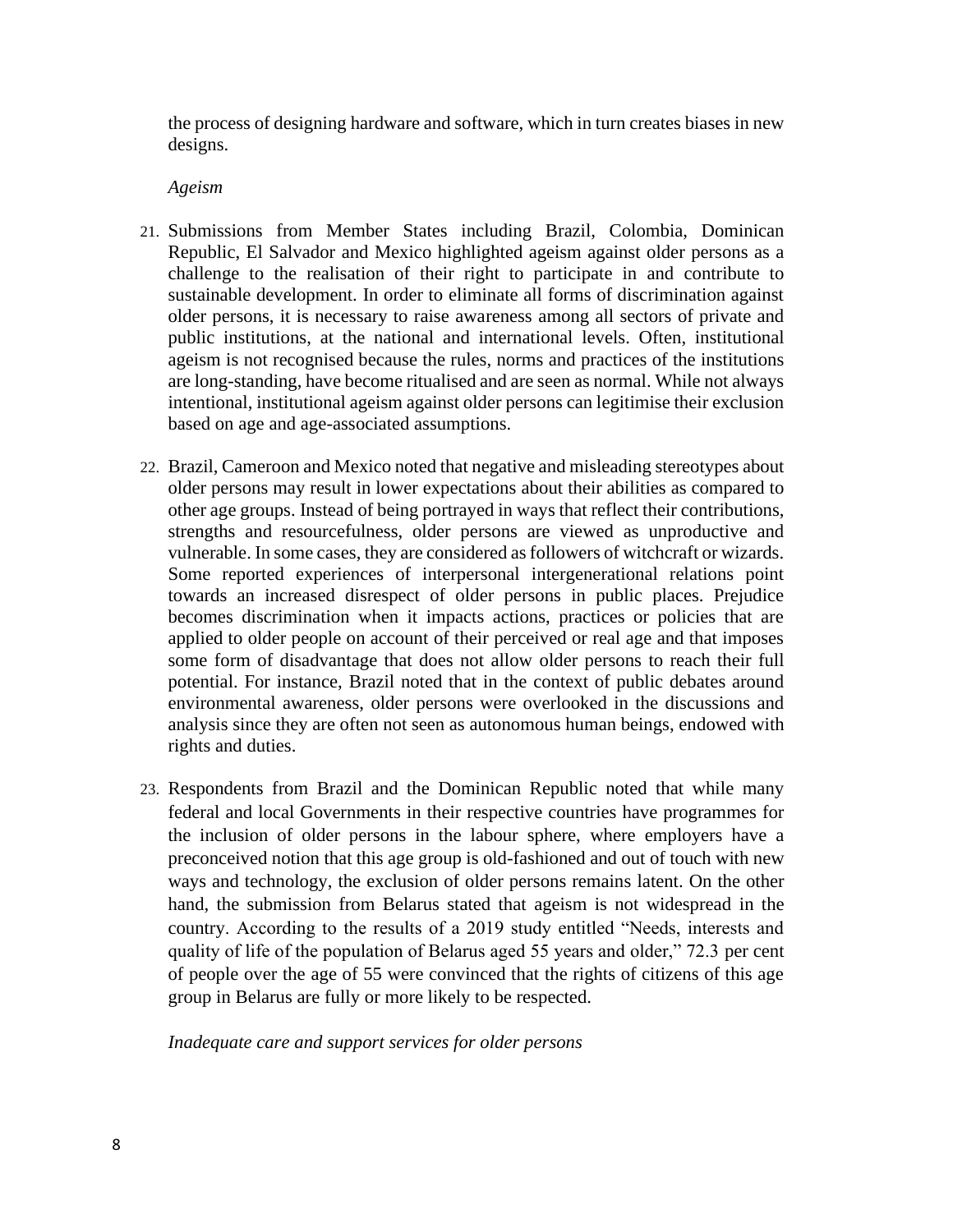24. As chronic health conditions and impairments become more prevalent with advancing age, access to health care and support services is critical to the continued contribution of older persons to sustainable development. Submissions from Cameroon and the Dominican Republic reported that many older persons lack access to satisfactory levels of quality health care and support services and are therefore limited in their economic, social, cultural and political participation. El Salvador also highlighted the shortage of qualified medical professionals specialising in gerontology and geriatrics to provide comprehensive and integrated health care services. The lack of appropriate and adequate provision of accessible nutrition and food for older persons was also addressed by some Member States. Difficulty in paying medical costs plays a determining role in the underutilisation of medical services and essential medicines by older persons, particularly in rural areas. Some respondents indicated that a substantial degree of family-based care that is provided by older persons in the home to their spouses, grandchildren and other family members, is unpaid and unsupported. Widows and older women without appropriate resources due to polygamy, weak family solidarity networks as well as AIDS-related illnesses and deaths in the community are most at risk of poverty, exclusion and marginalisation.

#### *Economic inequalities in old age*

- 25. Cameroon, Colombia and the Dominican Republic stated that many persons may face economic insecurity and vulnerability to poverty in old age. Such risks are more pronounced in developing countries, where the majority of the older population is not covered by formal social protection schemes. Older persons may choose or be forced to work beyond retirement age for different reasons. Responses from Member States indicated that one of the main barriers faced by older persons in employment is age-based discrimination, which manifests itself in the form of ageist individual, institutional, systemic or structural practices. The submission from the International Labour Organization (ILO) addressed mandatory retirement ages and stated that the age at which national legislations authorise people to go on retirement should be established in such a way as to allow older workers to make the most of their capacity to contribute to their societies' sustainable development, duly taking into account their actual working ability in older age and allowing them to progressively plan their transitions out of the labour market.
- 26. The submission from Cameroon, where youth unemployment rate is very high, stated that older persons find difficulties and face hostility when seeking employment opportunities. Respondents also noted inequality and discrimination on the basis of age in the provision of insurance and financial services for older persons. Submissions from civil society noted that age limits on bank loans and other financial services limit older people's financial autonomy and prevent them from starting or expanding their own businesses. This in turn exacerbates ageist assumptions of older people being a burden to their families and society. Civil society also pointed to prevailing and over-simplistic views concerning older persons among international development actors, for instance by labelling older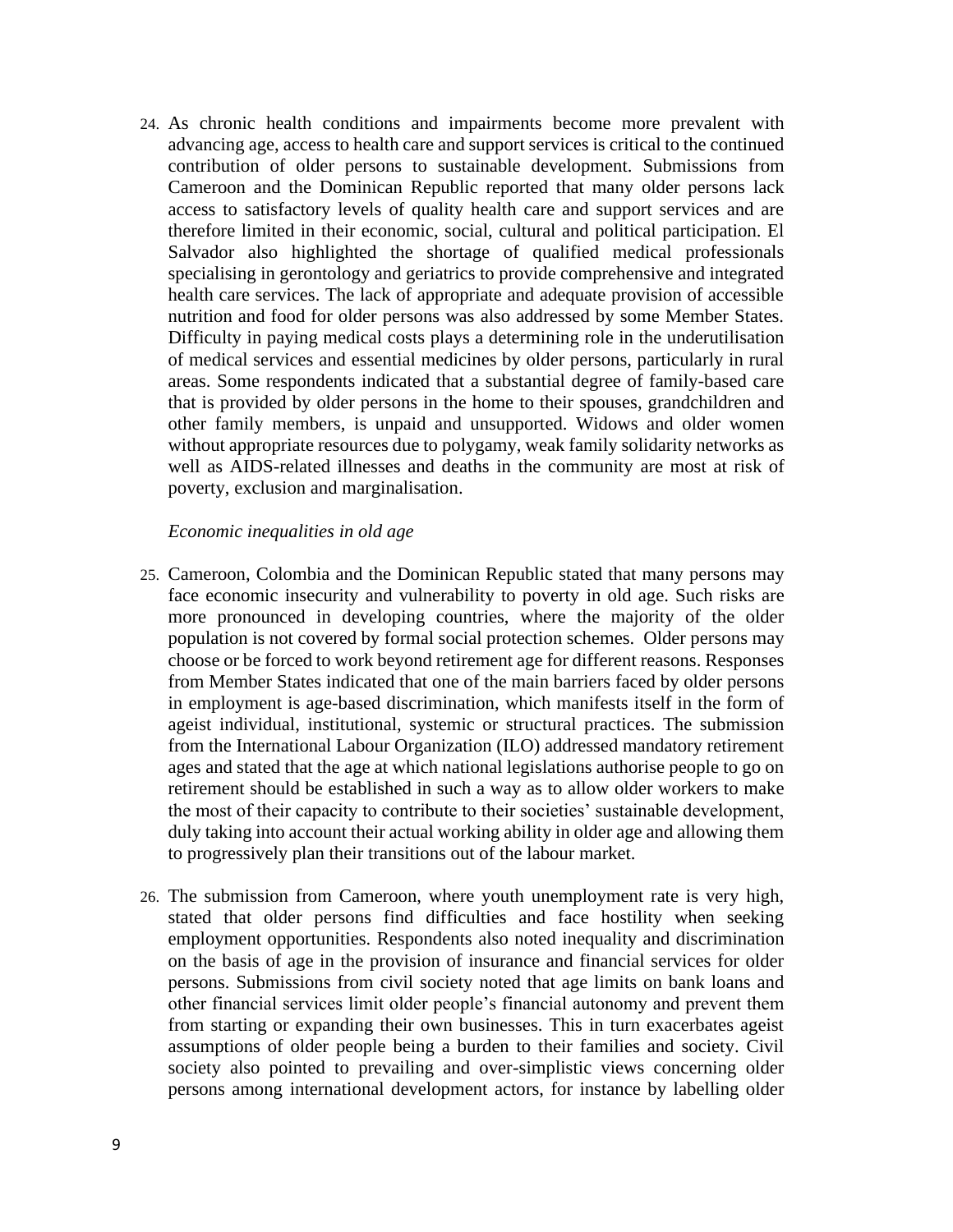farmers as unproductive and unable to adopt new technologies and practices. According to the submission from the United Nations International Fund for Agricultural Development (IFAD), given that the majority of economically active older people in rural areas derive their primary income from agriculture, it is crucial to ensure that they have equal access to productive resources and support.

#### *Inadequate access to knowledge, education and training*

27. Inadequate access to lifelong learning systems and training opportunities for older persons can hamper their ability to continue working or find new employment, as many skills become obsolete in the rapidly changing labour market and the demand for skilling, reskilling and upskilling grows, as highlighted by Cameroon, Cyprus, and Italy. The submission from Kenya and Nigeria stated that low literacy levels among older persons poses a challenge to the realization of their right to contribute to sustainable development. The Czech Republic noted that a particular challenge faced by older persons at the international level is the language barrier. While many older people in the Czech Republic can speak English at the basic level, they have not developed the ability to read relevant materials in English, even those freely available on the Internet.

#### *Inadequate housing and living environment*

28. The lack of accessible, habitable, affordable and safe housing for older person was identified by many respondents, such as Cameroon and the Czech Republic, as a challenge to the realisation of the right of older persons to participate in and contribute to sustainable development. In many countries the built environment and adequate transportation are also a growing concern for older persons, including issues of accessibility and safety. The lack of barrier-free public spaces was also highlighted as a challenge. This includes walkways in urban areas that are in good repair and free of obstacles, traffic signals that allow enough time for older persons to cross streets safely, places to rest outdoors, and public buildings that are accessible to those with limited mobility.

# *Violence, neglect and abuse*

29. Respondents from Angola, Cameroon and Colombia identified violence, neglect and abuse as emerging phenomena that take many forms including sexual, physical, psychological or financial, and that manifest in rejection, abandonment by family, witchcraft practice accusations most often accompanied by physical violence, dispossession of personal and real estate by younger members of their families and home assaults.

#### *Inequality at the intersection of age, disability, gender and other factors*

30. Submissions from Canada and Serbia examined the intersections of older age, disability rights and gender in the human rights-based approach to sustainable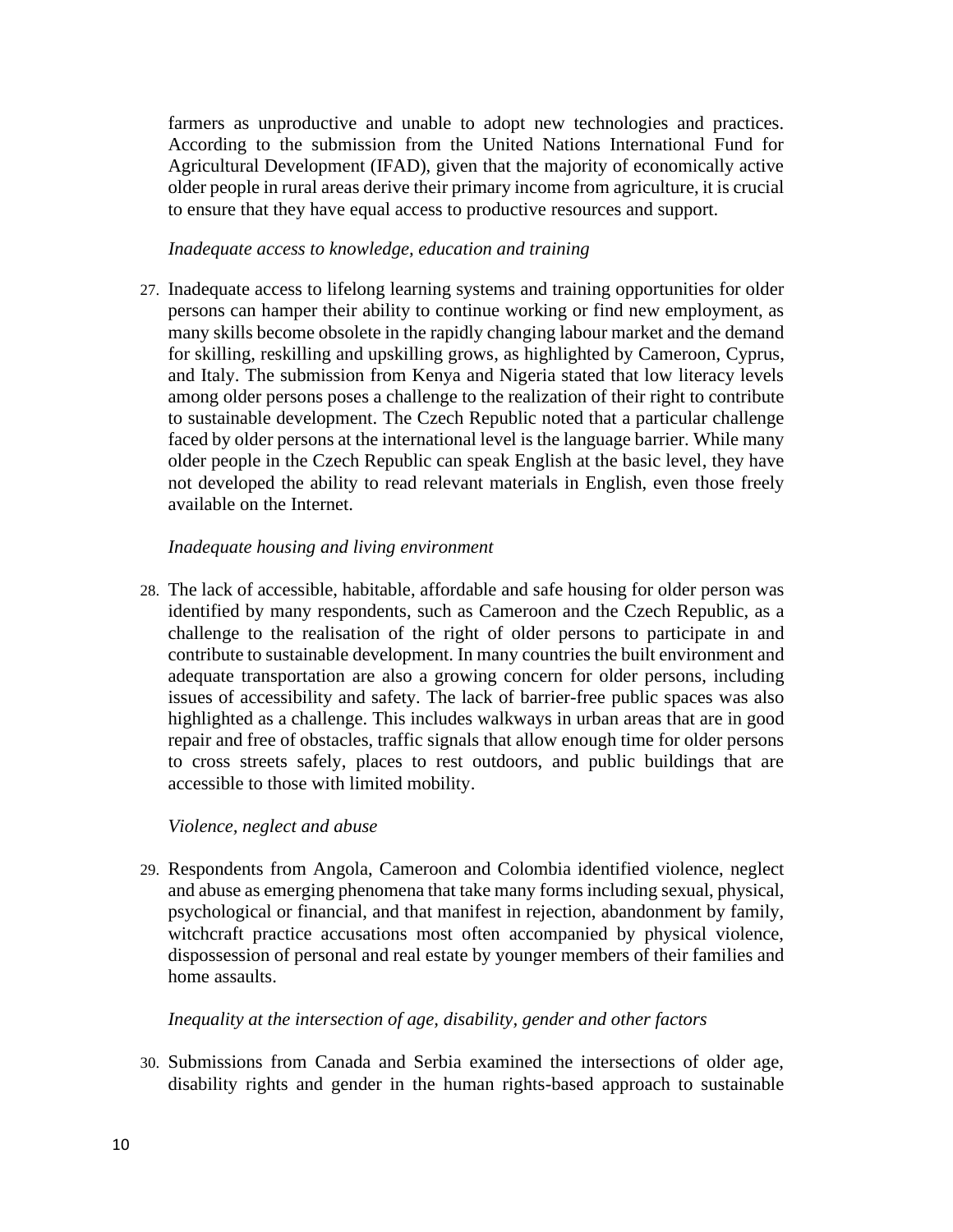development. Submissions from civil society also stated that many older people experience intersecting challenges related to discrimination, poverty, displacement, social isolation, violence and abuse, based on their age, gender, sexual orientation, ethnic background, religion, and disability, among other factors. For instance, older persons, especially those with disabilities, may have accessibility requirements that are not accounted for in decision-making spaces, whether online or offline. Older women may face both sexist and ageist stereotypes that hinder their participation. The submission from the International Organization for Migration (IOM) stated that while migration can be positive, not all migration occurs in conducive circumstances. Older migrants are often isolated from the rest of society due to their physical and linguistic limitations, economic status as well as their health condition. Digital exclusion, distance from support networks, as well as prejudices and ageist stereotypes, in addition to being discriminated against based on their origin, are some of the factors that undermine the social and psychological well-being of older migrants and prevent them from meaningfully participating in different facets of community life.

#### *Inadequate participation in political life*

31. Submissions from Cyprus and Malta noted that the main challenges faced by older persons for the realisation of their right to contribute to sustainable development seem to concern volunteering as well as political participation and citizenship. Many older people need a lot of encouragement to actively participate in society, especially in high-level political fora. In Slovakia, where legislative processes are conducted through electronic portals, low levels of computer literacy pose a challenge for older people to participate in public hearings or other forms of public participation mechanisms applicable in sustainable development matters. Submissions from human rights institutions and civil society also pointed out that Governments and other duty bearers do not sufficiently consider or value older people's contributions to sustainable development. Voices of older persons are not always heard due to a lack of adequate platforms for older people to express their voice, as well as a lack of convening spaces where older people can engage directly with decision-makers.

#### *Social isolation and loneliness*

32. Submissions from Kenya, Nigeria and Syria highlighted social isolation and loneliness among older people as challenges to realising their right to contribute to sustainable development. Social isolation and loneliness have serious consequences for the physical and mental health and longevity of older people.

#### *Humanitarian emergencies*

33. Submissions from Kenya and El Salvador pointed out that the marginalisation and exclusion experienced by many older persons is exacerbated during natural disasters, shocks and emergencies. Submissions from human rights institutions and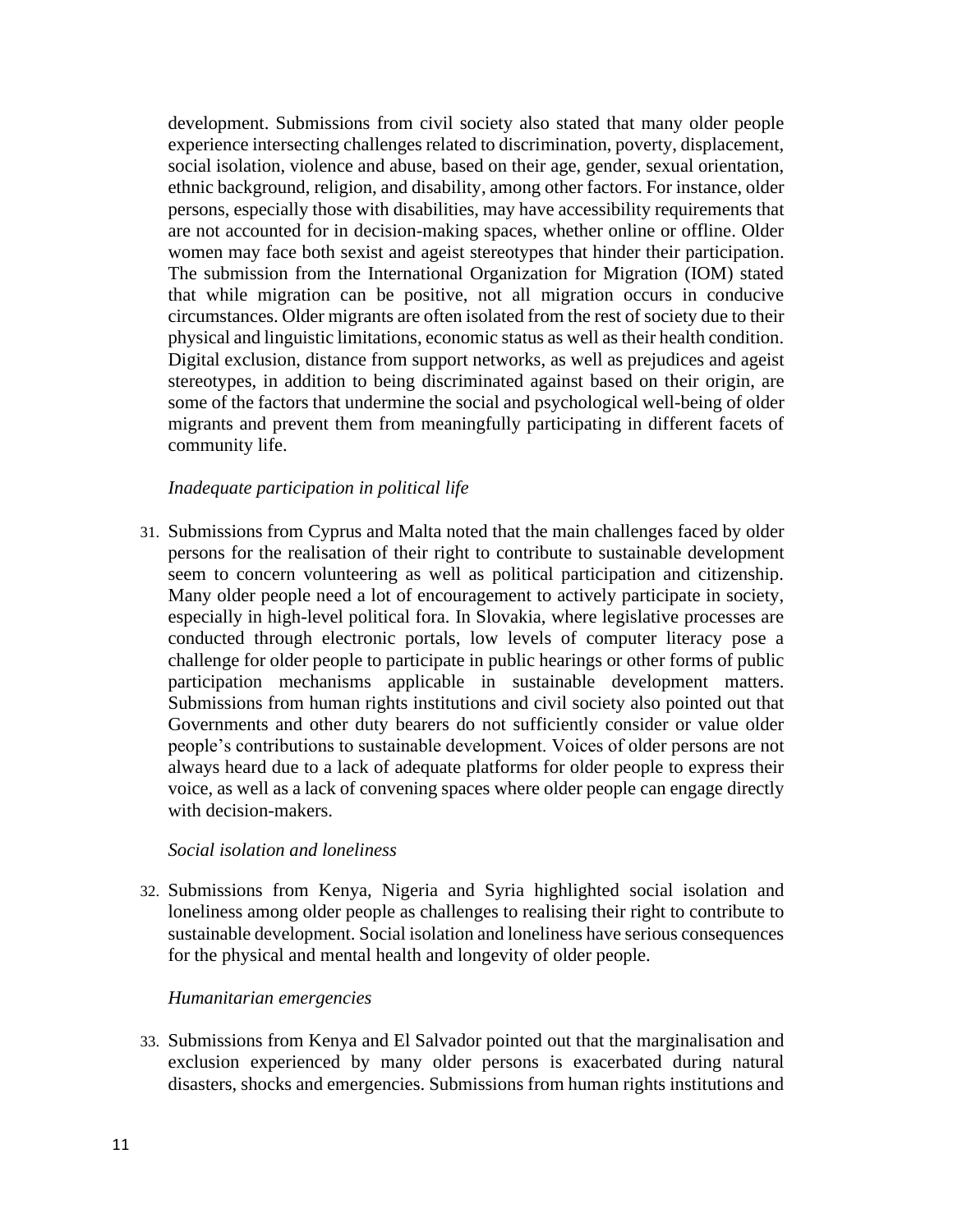civil society also highlighted the lack of consideration for older people in humanitarian responses to emergency and/or conflict. For instance, in many cases older persons were neither heard nor taken into account in discussions around emergency measures and local practices adopted throughout the coronavirus disease (COVID-19) pandemic, which directly affected older persons.

# **3. Available data and research**

- 34. A number of submissions revealed a data gap regarding older persons' contribution to sustainable development. Out of a total of 53 Sustainable Development Goal indicators identified as important to older persons across the 17 Goals, agedisaggregated data is currently not reported for 38 of those indicators. This presents a challenge to adequately capture data on both the economic and non-economic contributions of older persons which, as a consequence, remain hidden.
- 35. Age disaggregation, and disaggregation that captures the intersections of age, sex, disability, location and other characteristics, are critical. A recent HelpAge International study on disaggregation of Sustainable Development Goal indicators on older people confirms the existence of data gaps and ageist biases. For instance, limitations of household surveys including age caps, gaps in coverage and limited information on intrahousehold dynamics, as well as the subsequent production of statistics including highly aggregated analysis and unavailable micro-data, result in the invisibility of older persons' experiences.
- 36. The impact of population ageing is already visible in labour force participation trends. Data shows that the increase in the workforce participation of workers aged 55 years and over will persist, despite a decline in the overall global labour force participation rate in the next decades. Yet, commonly used metrics that rely on chronological age alone are often a poor proxy for the level of work and dependency experienced by older persons. For instance, the commonly used definition of "working-age population" continues to be limited to those aged 15 to 64 years, thereby reinforcing the stereotype that people aged 65 years and over are economically inactive, dependent, and frail. In addition, not all persons in the traditional working ages are active in the labour force and some are economically dependent. Improvements in statistical systems are urgently needed to provide a more nuanced understanding of diverse forms of participation and older people's current and potential contribution to sustainable development.
- 37. Submissions also stressed the need to advance research, collection and analysis of age and gender-sensitive data in order to provide essential evidence for effective policies and legislation, particularly in developing countries.

# **B. Equality and non-discrimination**

38. Equality and non-discrimination are fundamental principles of human rights law. They provide the guarantee that individuals should not be subject to differential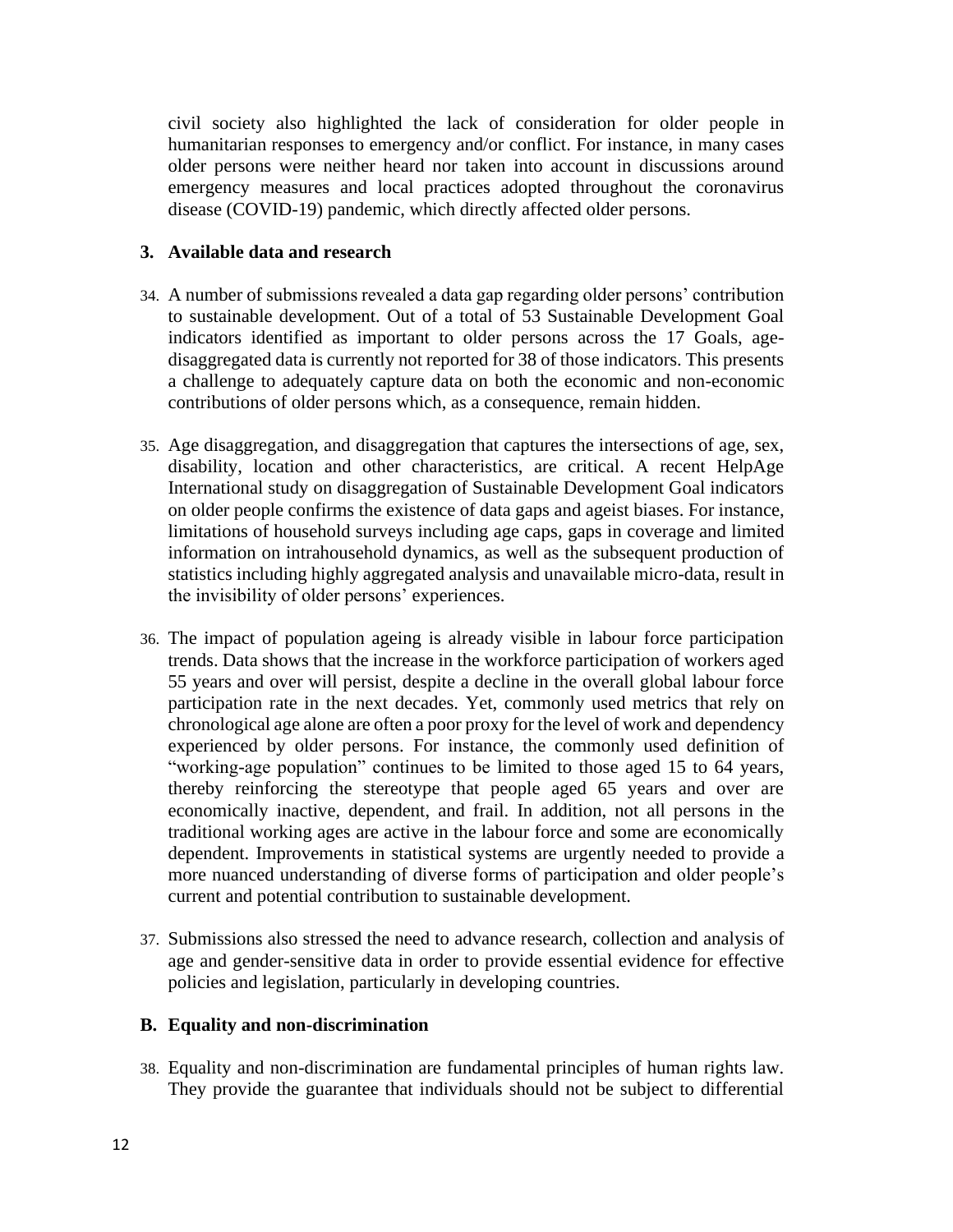treatment on the basis of an individual or group characteristic, including old age. Respondents provided information on measures taken to eliminate ageism, ageist stereotypes, prejudices and behaviours that devalue older persons' contribution to sustainable development. Several submissions outlined public policies and action plans, as well as mechanisms for collaboration among line ministries, local governments and partner organizations in response to the elimination of discrimination against older persons. For instance, Australia launched a National Plan to Respond to the Abuse of Older Australians (2019-2023), providing a framework for coordinated action across all jurisdictions in the country.

- 39. Frequently identified by respondents are laws on equal treatment and protection against discrimination and discriminatory practices, human rights legislation, ombudsman or tribunals established under the legislation as means of enforcing human rights, and national constitutions, as highlighted in section II.A.1 of this report. In Austria, the Equal Treatment Ombudsman sees cases of discrimination when accessing goods and services such as loans, car rentals, housing allocation, medical care and private health insurance as a discrimination within the Equal Treatment Act, since there is a ban on discrimination with regard to gender and ethnicity. In the case of discrimination based on advanced age, intersectional discrimination (for instance with disability or chronic illness) as well as indirect discrimination (such as different ticket prices at the counter compared with those sold online, considering the increase in the digitalisation of services) are highlighted.
- 40. Submissions from Member States shared examples of convening spaces for older people to engage directly with decision-makers. For instance, in Argentina, the Retirees and Pensioners Consultative Body is comprised of representatives from federations of retirees and pensioners, becoming the first platform for citizen participation in a state agency. Canada referred to the United Nations Decade of Healthy Ageing (2021-2030), highlighting programmes and projects to ensure a meaningful engagement of older persons along with their families, care providers and communities throughout the Decade.
- 41. Many respondents described measures to raise awareness on past and present contributions of older persons, aiming to counteract preconceived biases and promote images that recognise the strengths, contributions and resourcefulness of older persons and that highlight the diverse lifestyles of older people and change perceptions about life in old age.
- 42. Submissions from civil society stated that while Governments adopt measures to fight discrimination on the ground of age, the policy implications are not thoroughly developed, as illustrated by the absence of national plans or strategies on ageism. Several respondents from national human rights institutions and civil society noted that most legal frameworks, when they exist, are limited to the equal treatment directive in the field of employment.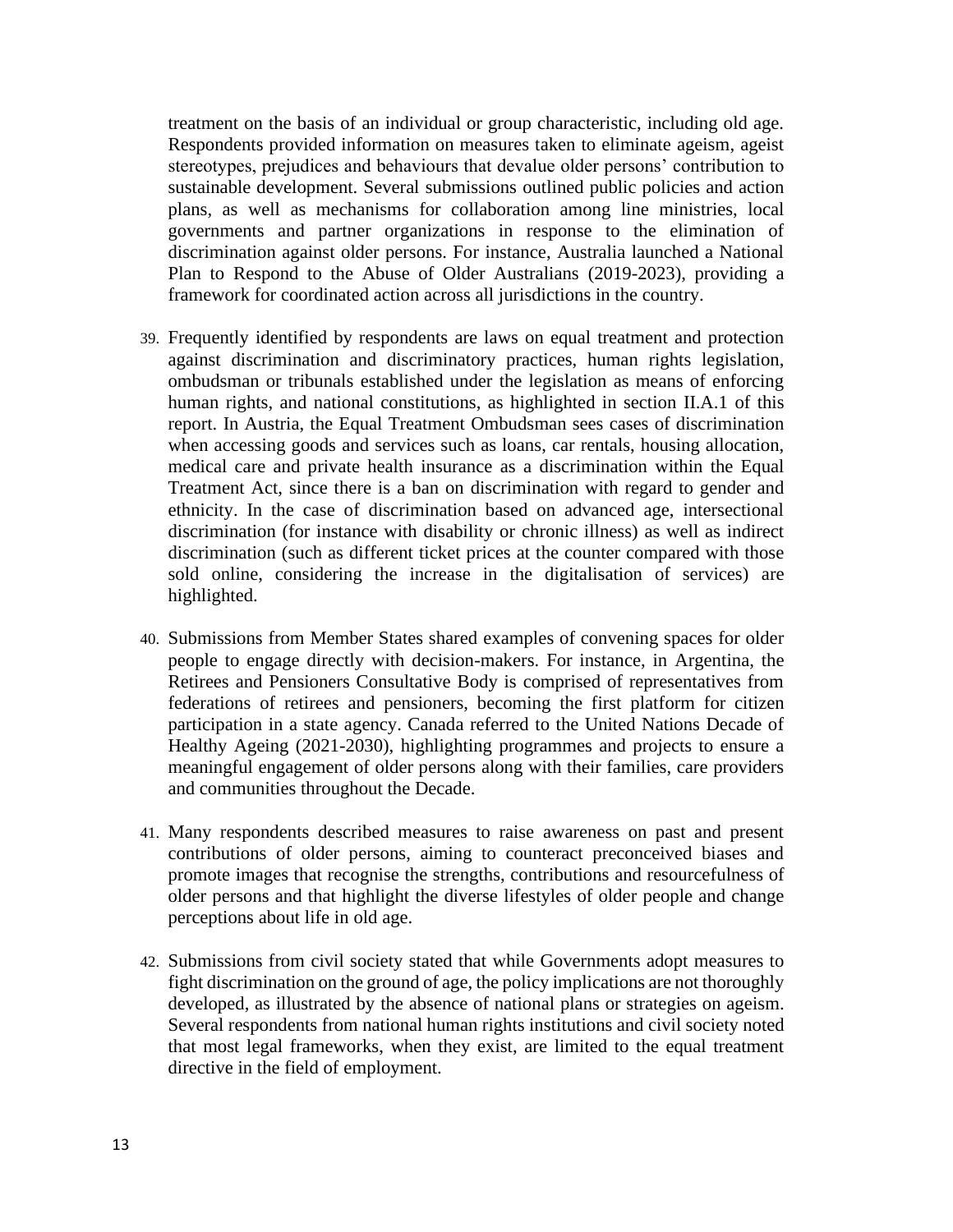# **C. Remedies and redress**

- 43. Respondents reported that mechanisms targeted for older persons to lodge complaints and seek redress exist primarily through established administrative and judicial procedures such as human rights commissions, the office of the ombudsperson, customary courts and tribunals, designed in conjunction with national constitutions, legislations, strategies, policies and plans. While the right to participate in and contribute to sustainable development by older persons is rarely denied, it is considered on an equal footing with other fundamental human rights often under the overarching non-discriminatory laws and legislature.
- 44. In some cases, gerontology or pensioners associations participate in mediation committees or lodge their grievances and complaints through various means such as hotlines, petition to parliaments and lobbying, while some governments provide free legal aid on a pro-bono basis, as well as access to information desks and complaints procedures manuals. In many instances, mechanisms for remedies and redress are rerouted to institutions which work closely with government ministries and civil society organizations, with the latter often providing mediation and alternative dispute resolution mechanisms.
- 45. While there is some progress in protecting the right of older persons to contribute to sustainable development, there are gaps in terms of explicit provisions in domestic legal guarantees that safeguard older persons to effectively contribute to sustainable development in cases where there is a violation of this right. In many instances, procedures for compensation, reparation or restitution for wrongdoing remain sketchy for this age group in terms of guaranteeing older person's participation and contribution to sustainable development.
- 46. Some entities designed for remedies and redress are part of the government. Consequentially, the institutions are devoid of the necessary power to adjudicate or investigate complaints in a transparent, impartial and independent basis. This also impinge on their ability to establish effective implementation, monitoring and accountability measures to hold governments accountable and to ensure that older persons contribute effectively to sustainable development without fear of retribution.

# *Possible consideration of normative elements*

47. This working document has focused on substantive elements put forward in submissions made to the twelfth session of the open-ended working group in the area of contribution of older persons to sustainable development by Member States, national human rights institutions, non-governmental organizations and the United